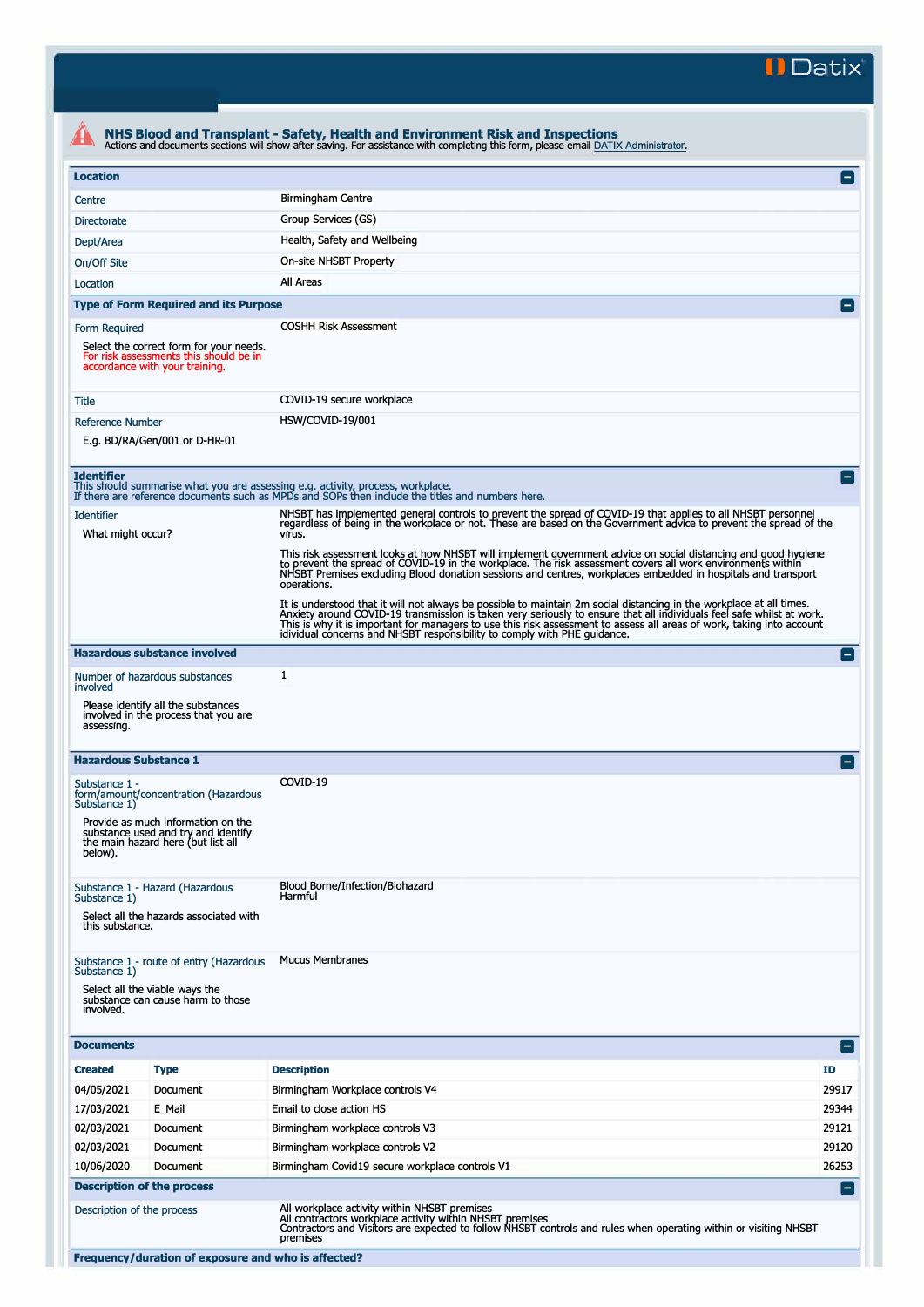Frequency/duration of exposure and who<br>is affected? (Frequency/duration of<br>exposure and who is affected?)

All employees, contractors and visitors can be affected.<br>Believed to be transmitted through;<br>contact with respiratory droplets generated by coughing and sneezing<br>contact with contaminated surfaces<br>aerosol generating proced

E

**Inherent Risk Grading**<br>Inherent risk is an evaluation of the damage that could occur assuming there are no controls are in place or there is catastrophic failure of the controls. It is completed for the activity / assessm

| completed for the activity / assessment as a whole.                                                                                                                                                                                                                                                                                                                                    |                                                                                                                                                                                                           |                                                          |                              |                 |                   |                       | $\blacksquare$                                           |
|----------------------------------------------------------------------------------------------------------------------------------------------------------------------------------------------------------------------------------------------------------------------------------------------------------------------------------------------------------------------------------------|-----------------------------------------------------------------------------------------------------------------------------------------------------------------------------------------------------------|----------------------------------------------------------|------------------------------|-----------------|-------------------|-----------------------|----------------------------------------------------------|
| <b>Inherent Risk</b>                                                                                                                                                                                                                                                                                                                                                                   | <b>Impact</b>                                                                                                                                                                                             |                                                          |                              |                 |                   |                       |                                                          |
| Red-Extreme<br>Orange-High<br>Yellow-Moderate<br>Green-Low                                                                                                                                                                                                                                                                                                                             | <b>Likelihood</b>                                                                                                                                                                                         | <b>Negligible</b>                                        | Minor                        | Moderate        | Major             | Catastrophic          |                                                          |
|                                                                                                                                                                                                                                                                                                                                                                                        | <b>Almost Certain</b>                                                                                                                                                                                     | $\bigcirc$                                               | $\bullet$                    | $\bullet$       | $\bullet$         | $\bullet$             |                                                          |
|                                                                                                                                                                                                                                                                                                                                                                                        | Likely                                                                                                                                                                                                    | $\bigcirc$                                               | $\bullet$                    | $\bullet$       | $\bullet$         | $\bullet$             |                                                          |
|                                                                                                                                                                                                                                                                                                                                                                                        | <b>Possible</b>                                                                                                                                                                                           | $\bullet$                                                | $\overline{\bigcirc}$        | $\bullet$       | $\bullet$         | $\bullet$             |                                                          |
|                                                                                                                                                                                                                                                                                                                                                                                        | <b>Unlikely</b>                                                                                                                                                                                           | $\bullet$                                                | $\circ$                      | $\overline{O}$  | $\bullet$         | $\bullet$             |                                                          |
|                                                                                                                                                                                                                                                                                                                                                                                        | Rare                                                                                                                                                                                                      | $\bullet$                                                | $\bullet$                    | $\bullet$       | $\circ$           | $\overline{\bigcirc}$ |                                                          |
|                                                                                                                                                                                                                                                                                                                                                                                        |                                                                                                                                                                                                           | Risk level (initial):<br>Rating (initial): 15<br>Extreme |                              |                 |                   |                       |                                                          |
| <b>Controls in place</b><br>Best practice is to directly link the controls to the hazards they are reducing and to list them in order of preference according to the hierarchy of control i.e.<br>eliminate, substitute, engineering controls, information, instruction (such as SOPs and SSW), training, supervision, health surveillance and Personal Protective<br>Equipment (PPE). |                                                                                                                                                                                                           |                                                          |                              |                 |                   |                       | F                                                        |
| Controls in place<br>E.G. "Gloves available to wear YES"<br>For COSHH assessments please<br>consider other controls e.g. Health<br>Surveillance.                                                                                                                                                                                                                                       | please see attached document<br>Birmingham Covid19 secure workplace controls updated in March 2021 and reviewed in May 2021 no changes<br>July 2021 review No changes<br>October 2021 review - No changes |                                                          |                              |                 |                   |                       |                                                          |
| <b>Emergency Preparedness</b>                                                                                                                                                                                                                                                                                                                                                          |                                                                                                                                                                                                           |                                                          |                              |                 |                   |                       | $\vert - \vert$                                          |
| Storage and disposal / accidental release<br>and fire fighting requirements                                                                                                                                                                                                                                                                                                            | N/A                                                                                                                                                                                                       |                                                          |                              |                 |                   |                       |                                                          |
| <b>First Aid Measures</b>                                                                                                                                                                                                                                                                                                                                                              | If individuals are displaying any symptoms of COVID -19 as listed above, inform the Line Manager, individual<br>concerned to go home and follow government guidelines.                                    |                                                          |                              |                 |                   |                       |                                                          |
| Final risk Grading<br>Residual risk is an evaluation of the damage that could occur after taking into account the effectiveness of current controls. It is completed for the activity /<br>assessment as a whole.                                                                                                                                                                      |                                                                                                                                                                                                           |                                                          |                              |                 |                   |                       | E                                                        |
| <b>Residual Risk</b>                                                                                                                                                                                                                                                                                                                                                                   |                                                                                                                                                                                                           | <b>Impact</b>                                            |                              |                 |                   |                       |                                                          |
| <b>Red-Extreme</b><br>Orange-High                                                                                                                                                                                                                                                                                                                                                      | <b>Likelihood</b>                                                                                                                                                                                         | <b>Negligible</b>                                        | Minor                        | <b>Moderate</b> | Major             | Catastrophic          |                                                          |
| Yellow-Moderate<br>Green-Low                                                                                                                                                                                                                                                                                                                                                           | <b>Almost Certain</b>                                                                                                                                                                                     | $\rm C$                                                  | $\bullet$                    | $\bullet$       | $\bullet$         | $\bullet$             |                                                          |
|                                                                                                                                                                                                                                                                                                                                                                                        | Likely                                                                                                                                                                                                    | $\bigcirc$                                               | $\bullet$                    | $\bullet$       | $\bullet$         | $\bullet$             |                                                          |
|                                                                                                                                                                                                                                                                                                                                                                                        | <b>Possible</b>                                                                                                                                                                                           | $\bullet$                                                | $\overline{\bigcirc}$        | $\bullet$       | $\bullet$         | $\bullet$             |                                                          |
|                                                                                                                                                                                                                                                                                                                                                                                        | <b>Unlikely</b>                                                                                                                                                                                           | $\bullet$                                                | $\circ$                      | $\circ$         | $\bullet$         | $\bullet$             |                                                          |
|                                                                                                                                                                                                                                                                                                                                                                                        | Rare                                                                                                                                                                                                      | $\bullet$                                                | $\bullet$                    | $\circ$         | $\bigcirc$        | $\overline{O}$        |                                                          |
|                                                                                                                                                                                                                                                                                                                                                                                        |                                                                                                                                                                                                           | Rating (current): 3<br>Low                               | <b>Risk level (current):</b> |                 |                   |                       |                                                          |
| Additional control measures to reduce risk<br>When adding actions they should be targeting the highest risk areas to help reduce the residual risk from the activity.<br>Please note that you will have to save this record before the Actions section is enabled.                                                                                                                     |                                                                                                                                                                                                           |                                                          |                              |                 |                   |                       | $\qquad \qquad =$                                        |
| <b>Actions</b>                                                                                                                                                                                                                                                                                                                                                                         |                                                                                                                                                                                                           |                                                          |                              |                 |                   |                       | ٨                                                        |
| <b>Next Review due by</b><br>Frequency for review must be in line with MPD1090 - H&S Risk Management                                                                                                                                                                                                                                                                                   |                                                                                                                                                                                                           |                                                          |                              |                 |                   |                       | ۸                                                        |
| Confirm review date (dd/MM/yyyy)                                                                                                                                                                                                                                                                                                                                                       | 31/03/2022                                                                                                                                                                                                |                                                          |                              |                 |                   |                       |                                                          |
| <b>Performed by</b>                                                                                                                                                                                                                                                                                                                                                                    |                                                                                                                                                                                                           |                                                          |                              |                 |                   |                       | ۸                                                        |
| <b>Approval status</b>                                                                                                                                                                                                                                                                                                                                                                 |                                                                                                                                                                                                           |                                                          |                              |                 |                   |                       | $\left  - \right $                                       |
| Current approval status                                                                                                                                                                                                                                                                                                                                                                | inal approval <del>:</del>                                                                                                                                                                                |                                                          |                              |                 |                   |                       |                                                          |
| ID                                                                                                                                                                                                                                                                                                                                                                                     | 26475                                                                                                                                                                                                     |                                                          |                              |                 |                   |                       |                                                          |
| <b>Manager Details</b>                                                                                                                                                                                                                                                                                                                                                                 |                                                                                                                                                                                                           |                                                          |                              |                 |                   |                       | ٨                                                        |
| E-mail communication<br>Use this section to e-mail between the risk assessor, manager and other interested parties regarding the risk assessment. This then provides an audit trail against<br>the assessment.                                                                                                                                                                         |                                                                                                                                                                                                           |                                                          |                              |                 |                   |                       | Œ                                                        |
| Contacts                                                                                                                                                                                                                                                                                                                                                                               |                                                                                                                                                                                                           |                                                          |                              |                 |                   |                       | c                                                        |
| <b>Linked Records</b>                                                                                                                                                                                                                                                                                                                                                                  |                                                                                                                                                                                                           |                                                          |                              |                 |                   |                       | $\left[ \begin{smallmatrix} + \end{smallmatrix} \right]$ |
| <b>Notifications</b>                                                                                                                                                                                                                                                                                                                                                                   |                                                                                                                                                                                                           |                                                          |                              |                 |                   |                       | $\left[-\right]$                                         |
| <b>Recipient Name</b>                                                                                                                                                                                                                                                                                                                                                                  | <b>Recipient E-mail</b>                                                                                                                                                                                   |                                                          |                              | Date/Time       | <b>Contact ID</b> |                       |                                                          |
| No notification e-mails sent                                                                                                                                                                                                                                                                                                                                                           |                                                                                                                                                                                                           |                                                          |                              |                 |                   |                       |                                                          |